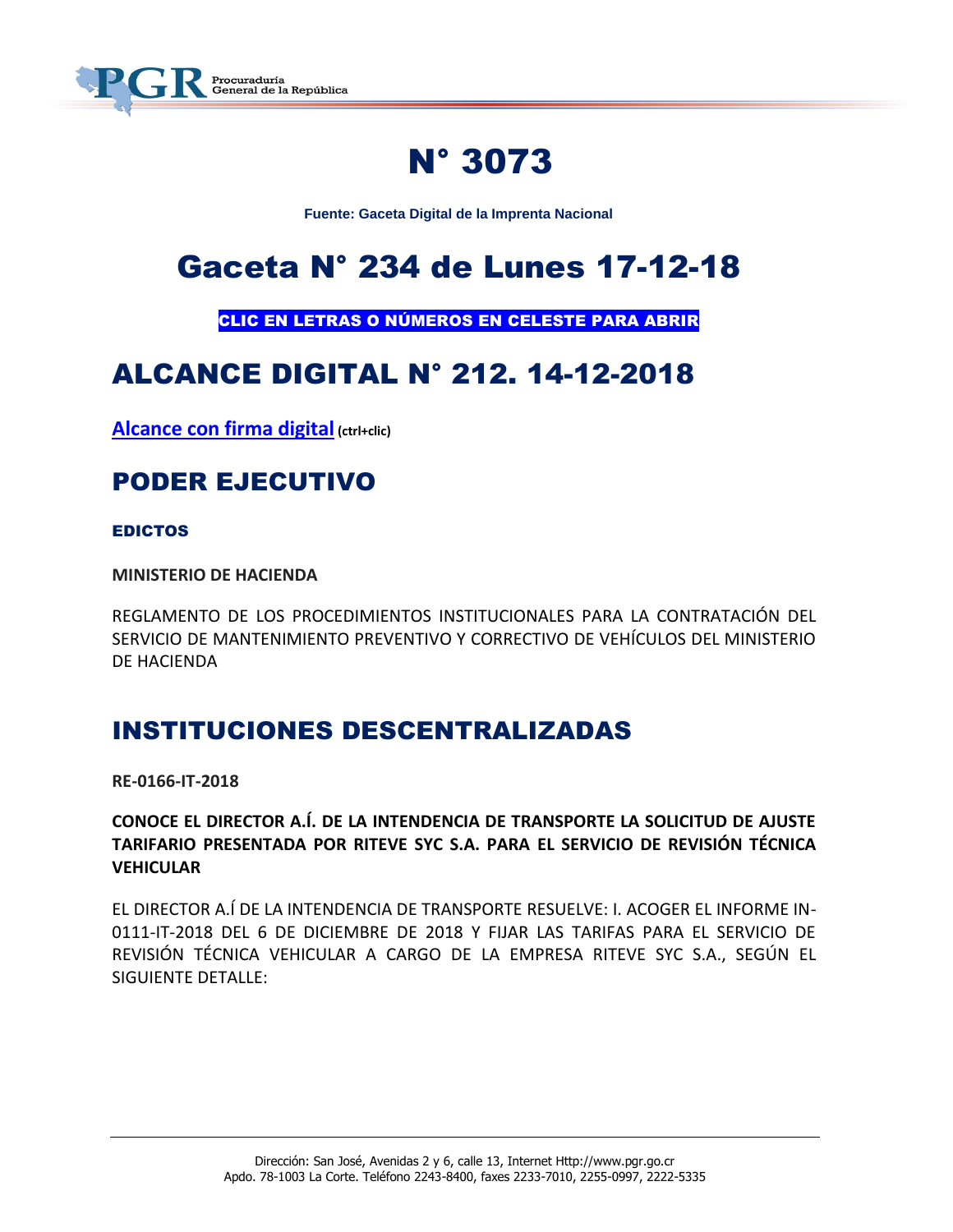| <b>Tipo de Vehículo</b>                      | Tarifa<br>(en colones) |
|----------------------------------------------|------------------------|
| Vehículo peso menor 3,5 ton                  | 13.745                 |
| Vehículo peso mayor 3,5 ton                  | 18.100                 |
| Taxis                                        | 14.830                 |
| Buses (bus, buseta, microbús)                | 18.100                 |
| Motocicletas                                 | 9.055                  |
| Equipo especial (grúas, maquinaria de obras) | 18.100                 |
| Equipo especial (maquinaria agrícola)        | 8.335                  |

# LA GACETA

**[Gaceta con Firma digital](https://www.imprentanacional.go.cr/pub/2018/12/17/COMP_17_12_2018.pdf) (ctrl+clic)**

## PODER LEGISLATIVO

#### LEYES

**LEY N° 9457**

AUTORIZACIÓN PARA QUE LA MUNICIPALIDAD DE PARAÍSO SEGREGUE Y DONE UN TERRENO DE SU PROPIEDAD AL CENTRO AGRÍCOLA CANTONAL DE PARAÍSO

# PODER EJECUTIVO

#### **DECRETOS**

#### **DECRETO N° 40931-MP**

RETÍRESE DEL CONOCIMIENTO DE SESIONES EXTRAORDINARIAS DE LA ASAMBLEA LEGISLATIVA EL SIGUIENTE PROYECTO DE LEY: EXPEDIENTE N° 15.887: CÓDIGO PROCESAL AGRARIO

#### **DECRETO N° 40936-MP**

AMPLIASE LA CONVOCATORIA A SESIONES EXTRAORDINARIAS DE LA ASAMBLEA LEGISLATIVA, REALIZADA POR EL DECRETO EJECUTIVO N° 40744-MP, A FIN DE QUE SE CONOZCA EL SIGUIENTE PROYECTO DE LEY: EXPEDIENTE Nº 18.199. EXPEDIENTE N° 20.484. EXPEDIENTE N° 20.539. EXPEDIENTE N° 20:706

#### **DECRETO N°40939-MP**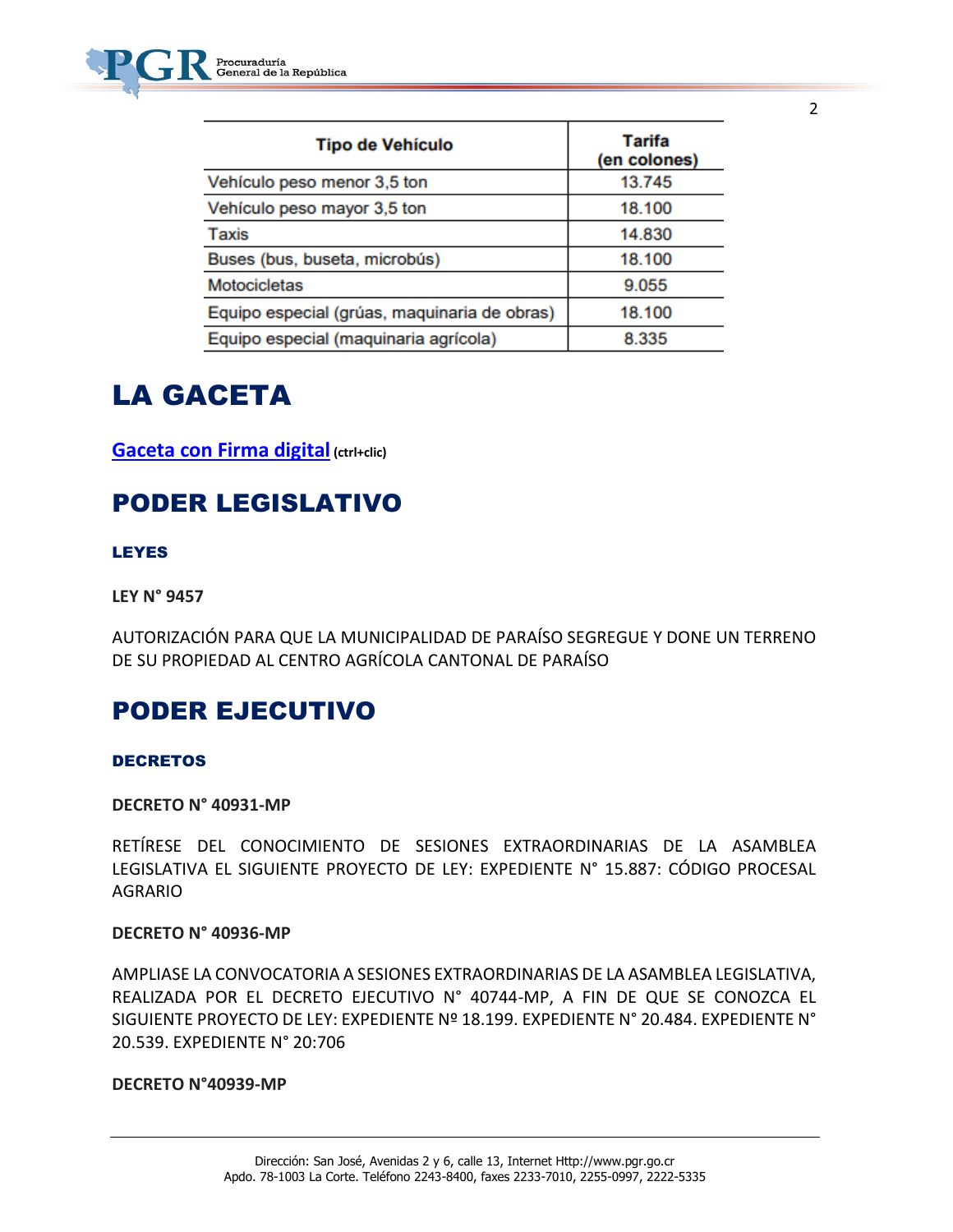

RETÍRESE DEL CONOCIMIENTO DE SESIONES EXTRAORDINARIAS DE LA ASAMBLEA LEGISLATIVA EL SIGUIENTE PROYECTO DE LEY: EXPEDIENTE Nº 20.124: LEY DE CREACIÓN DE LA DIRECCIÓN NACIONAL DE AYUDA COMUNAL

#### **DECRETO N° 40940-MP**

RETÍRESE DEL CONOCIMIENTO DE SESIONES EXTRAORDINARIAS DE LA ASAMBLEA LEGISLATIVA LOS SIGUIENTES PROYECTOS DE LEY: EXPEDIENTE Nº 18.550. EXPEDIENTE N° 17.941. EXPEDIENTE N° 19.552. EXPEDIENTE N° 19.568. EXPEDIENTE N° 19.620. EXPEDIENTE N° 19.708. EXPEDIENTE N° 19.625. EXPEDIENTE Nº 19.969. EXPEDIENTE N° 19.905. EXPEDIENTE N° 19.921. EXPEDIENTE N° 20.154. EXPEDIENTE N° 19.327. EXPEDIENTE N° 20.059: MODIFICACIÓN DEL ARTÍCULO 218 DE LA LEY N° 5395 DEL 30 DE OCTUBRE DE 1973 LEY GENERAL DE SALUD. EXPEDIENTE N° 20.060. EXPEDIENTE N° 19.688. EXPEDIENTE N° 19.553. EXPEDIENTE N° 20.592. EXPEDIENTE N° 20.572. EXPEDIENTE N° 20.504. EXPEDIENTE N° 19.498. EXPEDIENTE N° 19.510. EXPEDIENTE N° 20.148. EXPEDIENTE N° 19.380. EXPEDIENTE N° 19.882. EXPEDIENTE N° 18.277. EXPEDIENTE N° 20.039. EXPEDIENTE N° 20.321. EXPEDIENTE N° 20.354. EXPEDIENTE N° 20.179. EXPEDIENTE N° 20.210. EXPEDIENTE N° 20.534.

#### **DECRETO N° 40941-MP**

AMPLÍASE LA CONVOCATORIA A SESIONES EXTRAORDINARIAS A LA ASAMBLEA LEGISLATIVA, REALIZADA POR EL DECRETO EJECUTIVO N° 40744-MP A FIN DE QUE SE CONOZCAN LOS SIGUIENTES PROYECTOS DE LEY: EXPEDIENTE N° 18.550. EXPEDIENTE N° 17.941. EXPEDIENTE N° 19.552. EXPEDIENTE N° 19.568. EXPEDIENTE N° 19.620. EXPEDIENTE N° 19.708. EXPEDIENTE N° 19.625. EXPEDIENTE N° 19.969. EXPEDIENTE N° 19.905. EXPEDIENTE N° 19.921. EXPEDIENTE N° 20.154. EXPEDIENTE N° 19.327. EXPEDIENTE N° 20.059. EXPEDIENTE N° 20.060. EXPEDIENTE N° 19.688. EXPEDIENTE N° 19.553. EXPEDIENTE N° 20.592. EXPEDIENTE N° 20.572. EXPEDIENTE N° 20.504. EXPEDIENTE N° 19.498. EXPEDIENTE N° 19.510. EXPEDIENTE N° 20.148. EXPEDIENTE N° 19.380. EXPEDIENTE N° 19.882. EXPEDIENTE N° 18.277. EXPEDIENTE N° 20.039. EXPEDIENTE N° 20.321. EXPEDIENTE N° 20.354. EXPEDIENTE N° 20.179. EXPEDIENTE N° 20.210. EXPEDIENTE N° 20.534.

#### **DECRETO N° 40942- MP**

RETÍRESE DEL CONOCIMIENTO DE SESIONES EXTRAORDINARIAS DE LA ASAMBLEA LEGISLATIVA LOS SIGUIENTES PROYECTOS DE LEY: EXPEDIENTE N° 18.076. EXPEDIENTE N° 20.101.

#### **DECRETO N° 40965-MP**

AMPLIASE LA CONVOCATORIA A SESIONES EXTRAORDINARIAS A LA ASAMBLEA LEGISLATIVA, REALIZADA POR EL DECRETO EJECUTIVO N° 40744-MP A FIN DE QUE SE CONOZCAN LOS SIGUIENTES PROYECTOS DE LEY: EXPEDIENTE N° 18.076. EXPEDIENTE N° 20.101.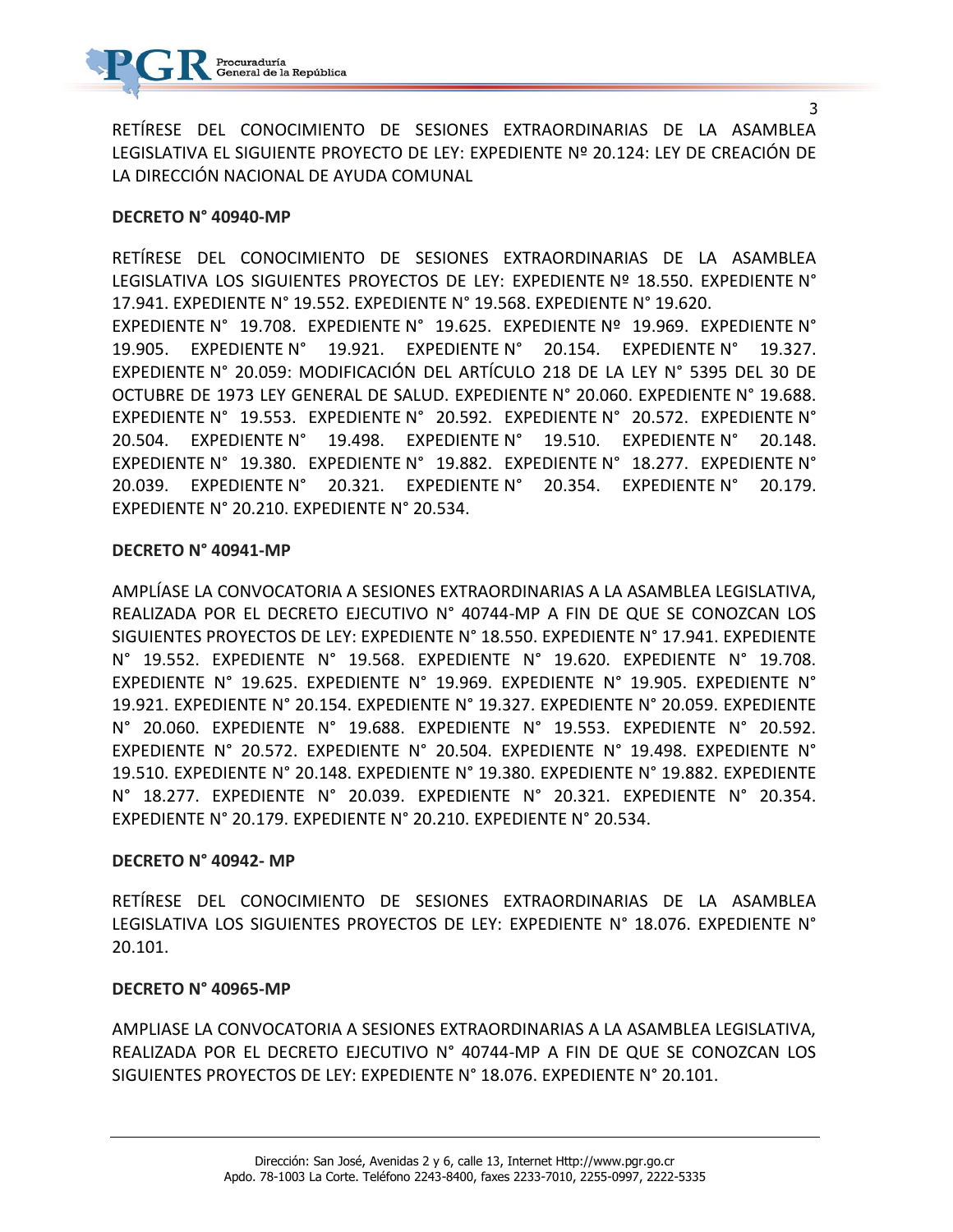

#### **DECRETO N° 40966-MP**

RETÍRESE DEL CONOCIMIENTO DE SESIONES EXTRAORDINARIAS DE LA ASAMBLEA LEGISLATIVA EL SIGUIENTE PROYECTO DE LEY: EXPEDIENTE Nº 18.199.

#### **DECRETO N° 40967- MP**

RETÍRESE DEL CONOCIMIENTO DE SESIONES EXTRAORDINARIAS DE LA ASAMBLEA LEGISLATIVA EL SIGUIENTE PROYECTO DE LEY: EXPEDIENTE Nº 19628.

#### **DECRETO N° 40968-MP**

RETÍRESE DEL CONOCIMIENTO DE SESIONES EXTRAORDINARIAS DE LA ASAMBLEA LEGISLATIVA LOS SIGUIENTES PROYECTOS DE LEY: EXPEDIENTE N° 18.550. EXPEDIENTE N° 18.524. EXPEDIENTE N° 18.694. EXPEDIENTE N° 19.373. EXPEDIENTE N° 17.941. EXPEDIENTE N° 19.552. EXPEDIENTE N° 19.445. EXPEDIENTE N° 19.568. EXPEDIENTE N° 19.620. EXPEDIENTE N° 19.708. EXPEDIENTE Nº 19.625. EXPEDIENTE Nº 19.969. EXPEDIENTE N° 19.921. EXPEDIENTE N° 20.154. EXPEDIENTE N° 19.327. EXPEDIENTE N° 20.108. EXPEDIENTE N° 20.174. EXPEDIENTE N° 20.303. EXPEDIENTE N° 20.060. EXPEDIENTE N° 20.164. EXPEDIENTE N° 20.491. EXPEDIENTE N° 20.397. EXPEDIENTE N° 19.688. EXPEDIENTE N° 20.302. EXPEDIENTE N° 19.553. EXPEDIENTE N° 20.344. EXPEDIENTE N° 19.188. EXPEDIENTE N° 20.592. EXPEDIENTE N° 20.572. EXPEDIENTE N° 20.643. EXPEDIENTE N° 20.677. EXPEDIENTE N° 19.498. EXPEDIENTE N° 19.510. EXPEDIENTE N° 20.148. EXPEDIENTE 19.932. EXPEDIENTE N° 19.380. EXPEDIENTE N° 19.882. EXPEDIENTE N° 18.277. EXPEDIENTE N° 20.039. EXPEDIENTE N° 20.321. EXPEDIENTE N° 20.354. EXPEDIENTE N° 20.179. EXPEDIENTE N° 20.210. EXPEDIENTE N° 20.534.

#### **DECRETO N° 40969-MP**

AMPLIASE LA CONVOCATORIA A SESIONES EXTRAORDINARIAS A LA ASAMBLEA LEGISLATIVA, REALIZADA POR EL DECRETO EJECUTIVO N° 40744-MP A FIN DE QUE SE CONOZCA EL SIGUIENTE PROYECTO DE LEY: EXPEDIENTE N° 20.464.

#### **DECRETO N° 40973-MP**

AMPLIASE LA CONVOCATORIA A SESIONES EXTRAORDINARIAS DE LA ASAMBLEA LEGISLATIVA, REALIZADA POR EL DECRETO EJECUTIVO N° 40744-MP, A FIN DE QUE SE CONOZCAN LOS SIGUIENTES PROYECTOS DE LEY: EXPEDIENTE Nº 20.359. EXPEDIENTE Nº 20.615. ARTÍCULO

RETÍRESE DEL CONOCIMIENTO DE SESIONES EXTRAORDINARIAS DE LA ASAMBLEA LEGISLATIVA LOS SIGUIENTES PROYECTOS DE LEY: EXPEDIENTE Nº 17.941. EXPEDIENTE Nº 20.174.

#### **DECRETO N°40974-MP**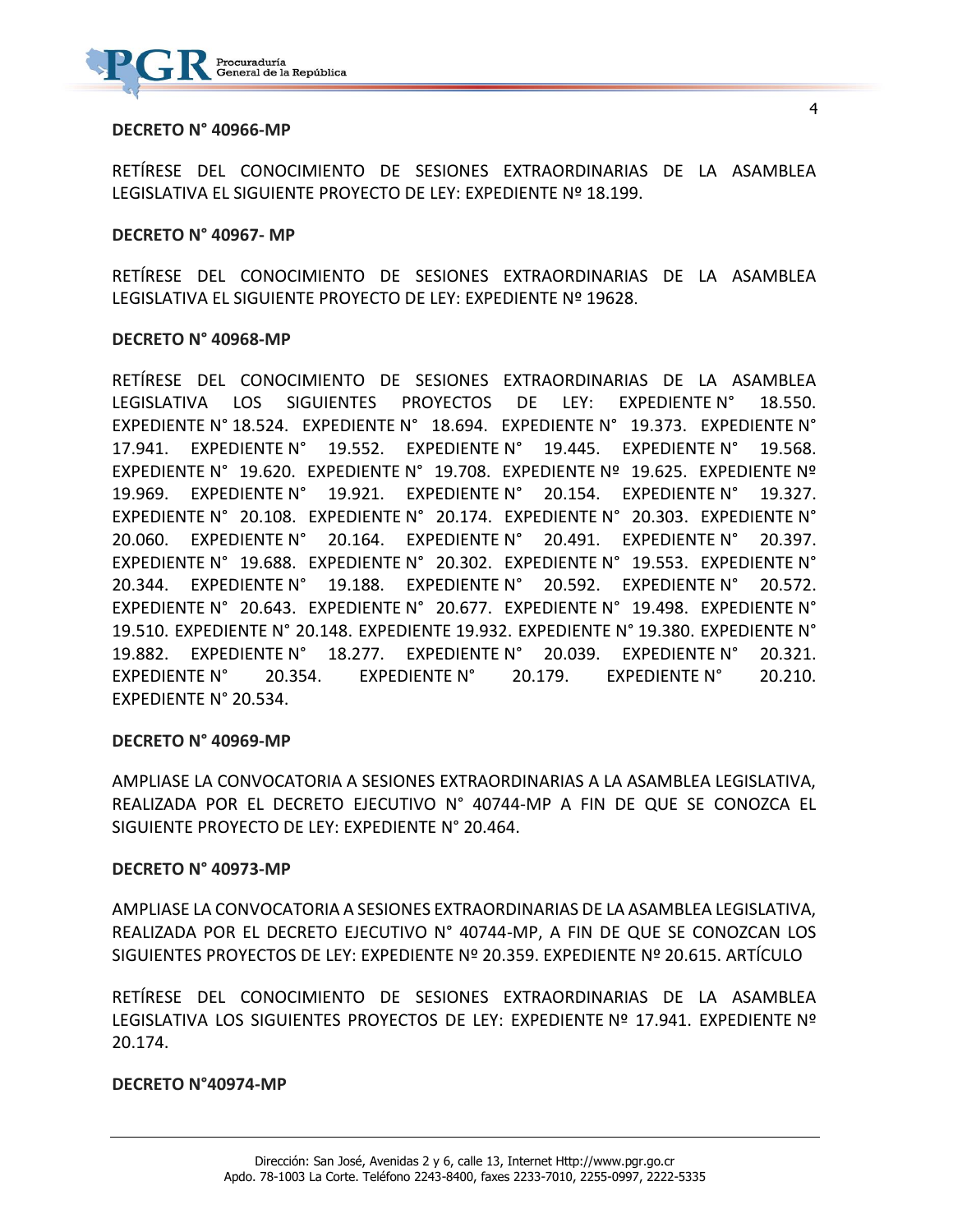

RETÍRESE DEL CONOCIMIENTO DE SESIONES EXTRAORDINARIAS DE LA ASAMBLEA LEGISLATIVA EL SIGUIENTE PROYECTO DE LEY: EXPEDIENTE N° 18.076.

#### **DECRETO N° 40975- MP**

AMPLIASE LA CONVOCATORIA A SESIONES EXTRAORDINARIAS A LA ASAMBLEA LEGISLATIVA, REALIZADA POR EL DECRETO EJECUTIVO N° 40744-MP A FIN DE QUE SE CONOZCAN LOS SIGUIENTES PROYECTOS DE LEY: EXPEDIENTE Nº 18.550. EXPEDIENTE 18.524. EXPEDIENTE 18.694. EXPEDIENTE 19.373. EXPEDIENTE 17.941. EXPEDIENTE 19.552. EXPEDIENTE 19.568. EXPEDIENTE 19.708. EXPEDIENTE Nº 19.625. EXPEDIENTE 19.905. EXPEDIENTE 20.034. EXPEDIENTE 20.154. EXPEDIENTE 19.327. EXPEDIENTE N° 20.108. EXPEDIENTE N° 20.174. EXPEDIENTE N° 18.330. EXPEDIENTE 20.303. EXPEDIENTE N° 20.060. EXPEDIENTE N° 20.164. EXPEDIENTE N° 20.491. EXPEDIENTE N° 20.397. EXPEDIENTE N° 19.688. EXPEDIENTE N° 20.302. EXPEDIENTE N° 19.553. EXPEDIENTE N° 20.344. EXPEDIENTE N° 19.188. EXPEDIENTE N° 20.592. EXPEDIENTE N° 20.572. EXPEDIENTE N° 20.504. EXPEDIENTE N° 20.677. EXPEDIENTE 19.498. EXPEDIENTE 19.510. EXPEDIENTE N° 20.148. EXPEDIENTE 19.932. EXPEDIENTE 19.380. EXPEDIENTE N° 19.882. EXPEDIENTE N° 18.277. EXPEDIENTE N° 20.039. EXPEDIENTE N° 20.321. EXPEDIENTE N° 20.354. EXPEDIENTE N° 20.179. EXPEDIENTE N° 20.210. EXPEDIENTE N° 20.534.

#### **DECRETO N°40976-MP**

AMPLIASE LA CONVOCATORIA A SESIONES EXTRAORDINARIAS A LA ASAMBLEA LEGISLATIVA, REALIZADA POR EL DECRETO EJECUTIVO N° 40744-MP A FIN DE QUE SE CONOZCA EL SIGUIENTE PROYECTO DE LEY: EXPEDIENTE Nº 17.941.

#### **DECRETO N° 40977-MP**

AMPLIASE LA CONVOCATORIA A SESIONES EXTRAORDINARIAS A LA ASAMBLEA LEGISLATIVA, REALIZADA POR EL DECRETO EJECUTIVO N° 40744-MP A FIN DE QUE SE CONOZCA EL SIGUIENTE PROYECTO DE LEY: EXPEDIENTE N° 18.076.

#### **DECRETO N° 40978-MP**

AMPLÍASE LA CONVOCATORIA A SESIONES EXTRAORDINARIAS A LA ASAMBLEA LEGISLATIVA, REALIZADA POR EL DECRETO EJECUTIVO N° 40744-MP A FIN DE QUE SE CONOZCAN EL SIGUIENTE PROYECTO DE LEY: EXPEDIENTE Nº 18968.

#### **DECRETO N° 40979-MP**

RETÍRENSE DEL CONOCIMIENTO DE SESIONES EXTRAORDINARIAS DE LA ASAMBLEA LEGISLATIVA LOS SIGUIENTES PROYECTOS DE LEY: EXPEDIENTE Nº 19.526. EXPEDIENTE Nº 18.171.

#### **DECRETO N° 41347-MP-MTSS-MDHIS**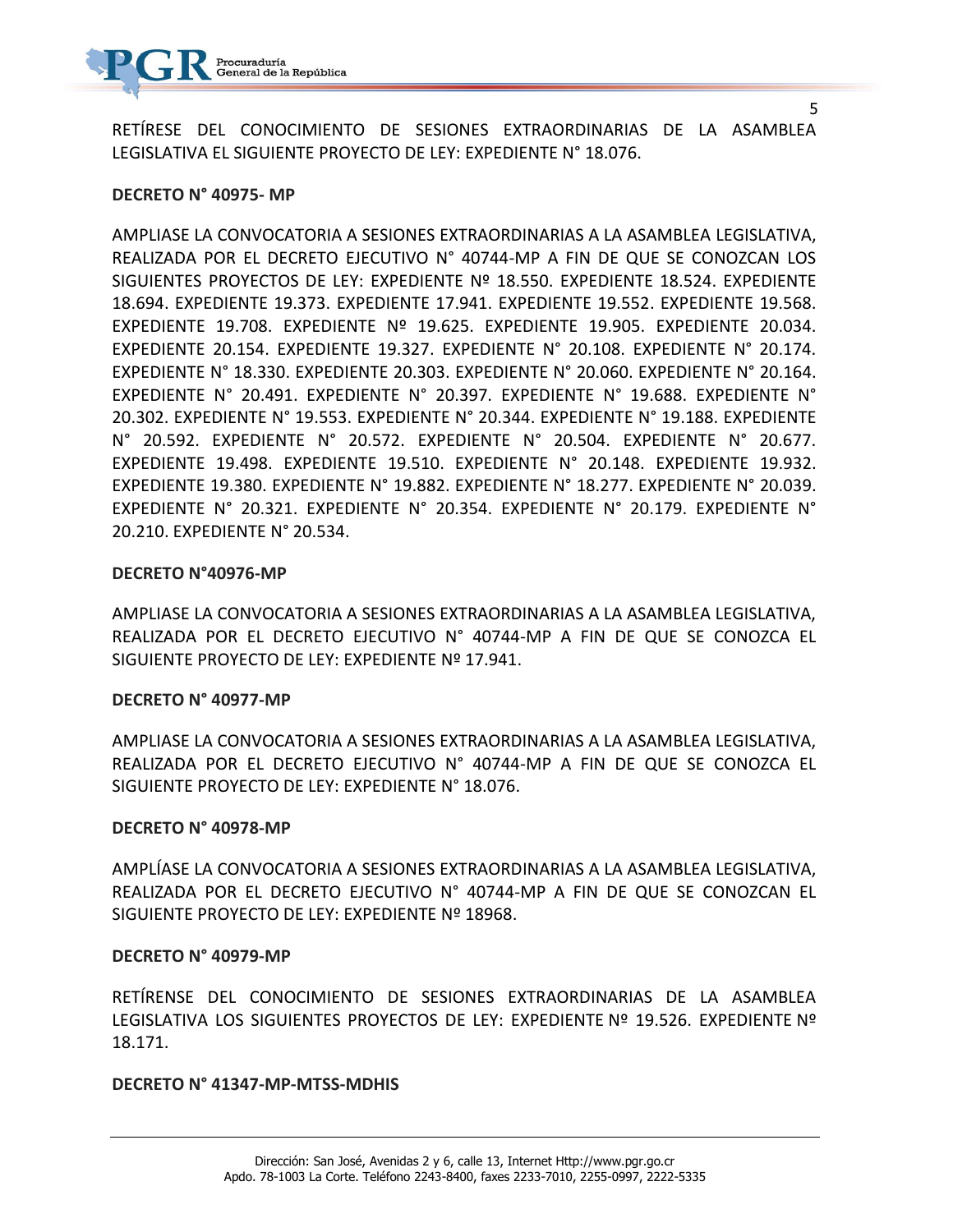

SE FACULTA A LA PRESIDENCIA DE LA REPÚBLICA Y A LOS MINISTROS DE TRABAJO Y SEGURIDAD SOCIAL, Y DE DESARROLLO HUMANO E INCLUSIÓN SOCIAL, A EMITIR EL RESPECTIVO ACUERDO DE DELEGACIÓN RESPECTO A LA COORDINACIÓN DE LA COMISIÓN CONSULTIVA DE LA RED NACIONAL DE CUIDO Y DESARROLLO INFANTIL, SEGÚN LO SEÑALADO EN EL ARTÍCULO 7 DE LA LEY N° 9220 DEL 24 DE MARZO DE 2014.

#### **Nº 41351-MTSS-MIDEPLAN-MDHIS**

MODIFICACIÓN AL DECRETO EJECUTIVO NÚMERO 38954-MTSS-MDHIS-MIDEPLAN (IMPLEMENTACIÓN Y ARTICULACIÓN DE LA ESTRATEGIA PUENTE AL DESARROLLO)

#### **DECRETO N° 41362-RREE**

LA ADHESIÓN DE LA REPÚBLICA DE COSTA RICA AL CONVENIO INTERNACIONAL SOBRE BÚSQUEDA Y SALVAMENTO MARÍTIMOS, 1979, Y LAS ENMIENDAS DE 1988 AL CONVENIO INTERNACIONAL SOBRE BÚSQUEDA Y SALVAMENTO MARÍTIMOS, 1979, ASÍ COMO LAS ENMIENDAS DE 2004 AL CONVENIO INTERNACIONAL SOBRE BÚSQUEDA Y SALVAMENTO MARÍTIMOS, 1979, ENMENDADO, CON LAS RESERVAS MENCIONADAS A ESTE CONVENIO Y SUS ENMIENDAS

#### **DECRETO N° 41363-RE**

PROMULGACIÓN DEL ACUERDO COMPLEMENTARIO ENTRE EL GOBIERNO DE LA REPÚBLICA DE COSTA RICA Y EL GOBIERNO DE LA REPÚBLICA DE CHILE SOBRE COOPERACIÓN EN MATERIA DE MEDIO AMBIENTE

#### **DECRETO N° 41364-RREE**

"PROMULGACIÓN DEL ACUERDO COMPLEMENTARIO ENTRE EL GOBIERNO DE LA REPÚBLICA DE COSTA RICA Y EL GOBIERNO DE LA REPÚBLICA DE CHILE PARA PROMOVER Y CONSOLIDAR EL INTERCAMBIO DE INICIATIVAS Y EXPERIENCIAS EN EL ÁMBITO DE LA IGUALDAD EFECTIVA Y EQUIDAD DE GÉNERO Y LA AUTONOMÍA ECONÓMICA DE LAS MUJERES"

#### **DECRETO N° 41368-MEP**

DECLARATORIA DE INTERÉS PÚBLICO EL TEDX PURA VIDA 2019.

#### **DECRETO Nº 41371-C**

REGLAMENTO INTERNO DE FUNCIONAMIENTO DE LA CONTRALORÍA DE SERVICIOS DEL MINISTERIO DE CULTURA Y JUVENTUD Y SUS ÓRGANOS DESCONCENTRADOS

#### **DECRETO N° 41381-S**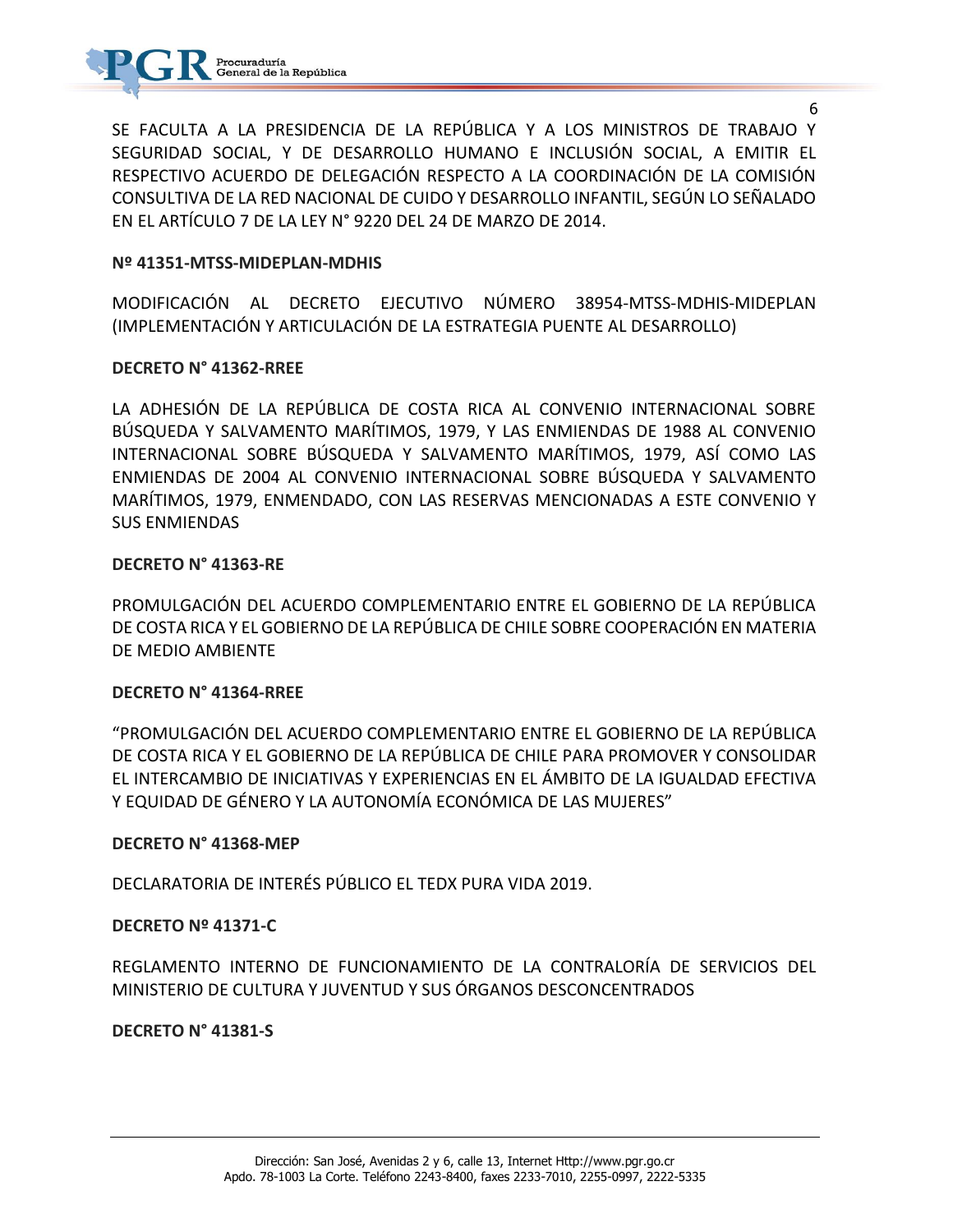

OFICIALIZACIÓN DE LA "NORMA PARA HABILITACIÓN DE CENTROS DE ATENCIÓN, CUIDO Y DESARROLLO INFANTIL, MODALIDAD DIURNA Y TEMPORAL, EN BENEFICIO DE LOS HIJOS DE TRABAJADORES AGRÍCOLAS (CASAS DE LA ALEGRÍA)"

#### **DECRETO N° 41409-H**

MODIFICACIÓN A LOS ARTÍCULOS 2° y 3° DE LA LEY N° 9514 DETALLE DE REBAJAS POR TÍTULO PRESUPUESTARIO

#### **DECRETO N° 41416-G**

REFORMA AL ARTÍCULO 9 DEL REGLAMENTO AUTÓNOMO DE SERVICIOS DE LA DIRECCIÓN GENERAL DE MIGRACIÓN Y EXTRANJERÍA

#### **DECRETO N° 41421-COMEX-MEIC-S-MAG**

PUBLICACIÓN DE LA RESOLUCIÓN N° 403-2018 (COMIECO-LXXXIII) DE FECHA 28 DE JUNIO DEL 2018 Y SU ANEXO: "REGLAMENTO TÉCNICO CENTROAMERICANO RTCA 67.04.73:17 PRODUCTOS LÁCTEOS. LECHE ULTRA ALTA TEMPERATURA (UAT O UHT). ESPECIFICACIONES"

#### **DECRETO N° 41423-S**

"REGLAMENTO PARA EL COBRO DE LOS TRÁMITES DE CAMBIOS POSTERIORES AL REGISTRO DE PRODUCTOS DE INTERÉS SANITARIO"

#### ACUERDOS

- [MINISTERIO DE GOBERNACIÓN Y POLICÍA](https://www.imprentanacional.go.cr/gaceta/#ministerio-de-gobernacin-ypolica)
- [MINISTERIO DE OBRAS PÚBLICAS Y TRANSPORTES](https://www.imprentanacional.go.cr/gaceta/#ministerio-de-obras-pblicas-ytransportes)
- [MINISTERIO DE COMERCIO EXTERIOR](https://www.imprentanacional.go.cr/gaceta/#ministerio-de-comercio-exterior)

### DOCUMENTOS VARIOS

- [GOBERNACIÓN Y POLICÍA](https://www.imprentanacional.go.cr/gaceta/#gobernacin-y-polica)
- [EDUCACIÓN PÚBLICA](https://www.imprentanacional.go.cr/gaceta/#educacin-pblica)
- [TRABAJO Y SEGURIDAD SOCIAL](https://www.imprentanacional.go.cr/gaceta/#trabajo-y-seguridad-social)
- [JUSTICIA Y PAZ](https://www.imprentanacional.go.cr/gaceta/#justicia-y-paz)
- [AMBIENTE Y ENERGÍA](https://www.imprentanacional.go.cr/gaceta/#ambiente-y-energa)

### TRIBUNAL SUPREMO DE ELECCIONES

[AVISOS](https://www.imprentanacional.go.cr/gaceta/#avisos)

## CONTRATACION ADMINISTRATIVA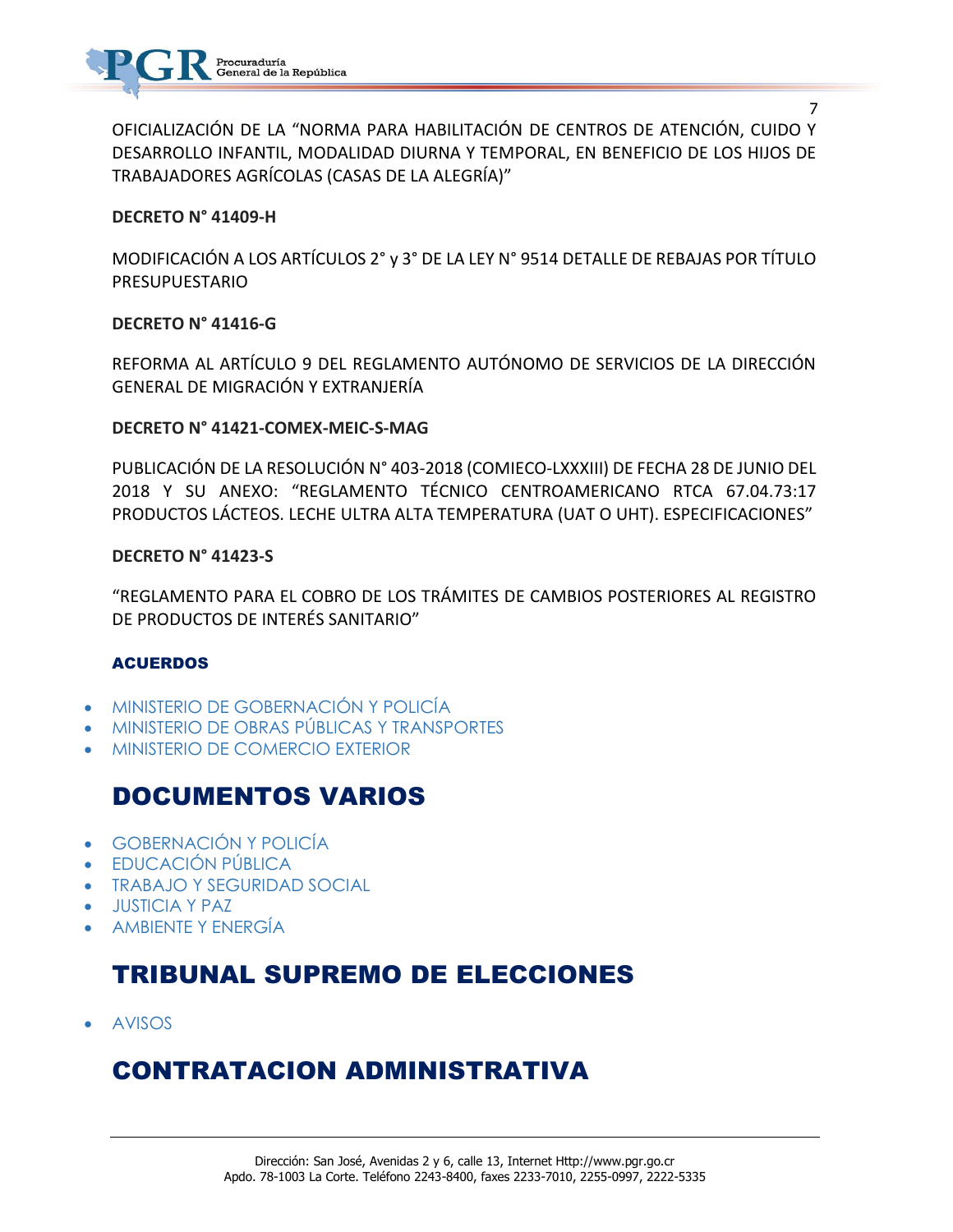

- [LICITACIONES](https://www.imprentanacional.go.cr/gaceta/#licitaciones)
- [ADJUDICACIONES](https://www.imprentanacional.go.cr/gaceta/#adjudicaciones)
- [FE DE ERRATAS](https://www.imprentanacional.go.cr/gaceta/#fe-de-erratas)

### REGLAMENTOS

**[HACIENDA](https://www.imprentanacional.go.cr/gaceta/#hacienda)**

**DIRECCIÓN GENERAL DE ADUANAS**

**COMUNICADO N° DGA-DGT-016-2018**

DE CONFORMIDAD CON LO ESTABLECIDO EN EL ARTÍCULO 174 DEL CÓDIGO DE NORMAS Y PROCEDIMIENTOS TRIBUTARIOS, ADICIONADO POR EL ARTÍCULO 2 DE LA LEY DE FORTALECIMIENTO DE LA GESTIÓN TRIBUTARIA, N° 9069 DE 10 DE SETIEMBRE DEL 2012, SE HA PROCEDIDO A PUBLICAR EN LA SECCIÓN "PROPUESTAS EN CONSULTA PÚBLICA", OPCIÓN "PROYECTOS ADUANEROS" DE NUESTRA PÁGINA WEB WWW.HACIENDA.GO.CR, EL SIGUIENTE PROYECTO: "POLÍTICAS GENERALES PARA LA IMPORTACIÓN EN LA MODALIDAD DE "MENAJE DE CASA"

**[TRABAJO Y SEGURIDAD SOCIAL](https://www.imprentanacional.go.cr/gaceta/#trabajo-y-seguridad-social)**

#### **CONSEJO NACIONAL DE PERSONAS CON DISCAPACIDAD**

POLÍTICA INSTITUCIONAL DE INCLUSIÓN Y PROTECCIÓN LABORAL DE LAS PERSONAS CON DISCAPACIDAD

**[MUNICIPALIDADES](https://www.imprentanacional.go.cr/gaceta/#municipalidades)**

**MUNICIPALIDAD DE PÉREZ ZELEDÓN**

PROYECTO DE REGLAMENTO DE USO DE LAS INSTALACIONES DEL POLIDEPORTIVO MUNICIPAL DE PÉREZ ZELEDÓN

#### **MUNICIPALIDAD DE POÁS**

MODIFICACIÓN DEL VARIOS ARTICULOS AL REGLAMENTO PARA EL PROCESO DE COBRO ADMINISTRATIVO Y JUDICIAL DE LA MUNICIPALIDAD DE POÁS

#### **MUNICIPALIDAD DE OSA**

MODIFICACIÓN DE LOS ARTÍCULOS 11, 13, 14, 15, 22 Y 26 DEL REGLAMENTO PARA EL PROCEDIMIENTO DE COBRO ADMINISTRATIVO, EXTRAJUDICIAL Y JUDICIAL DE LA MUNICIPALIDAD DE OSA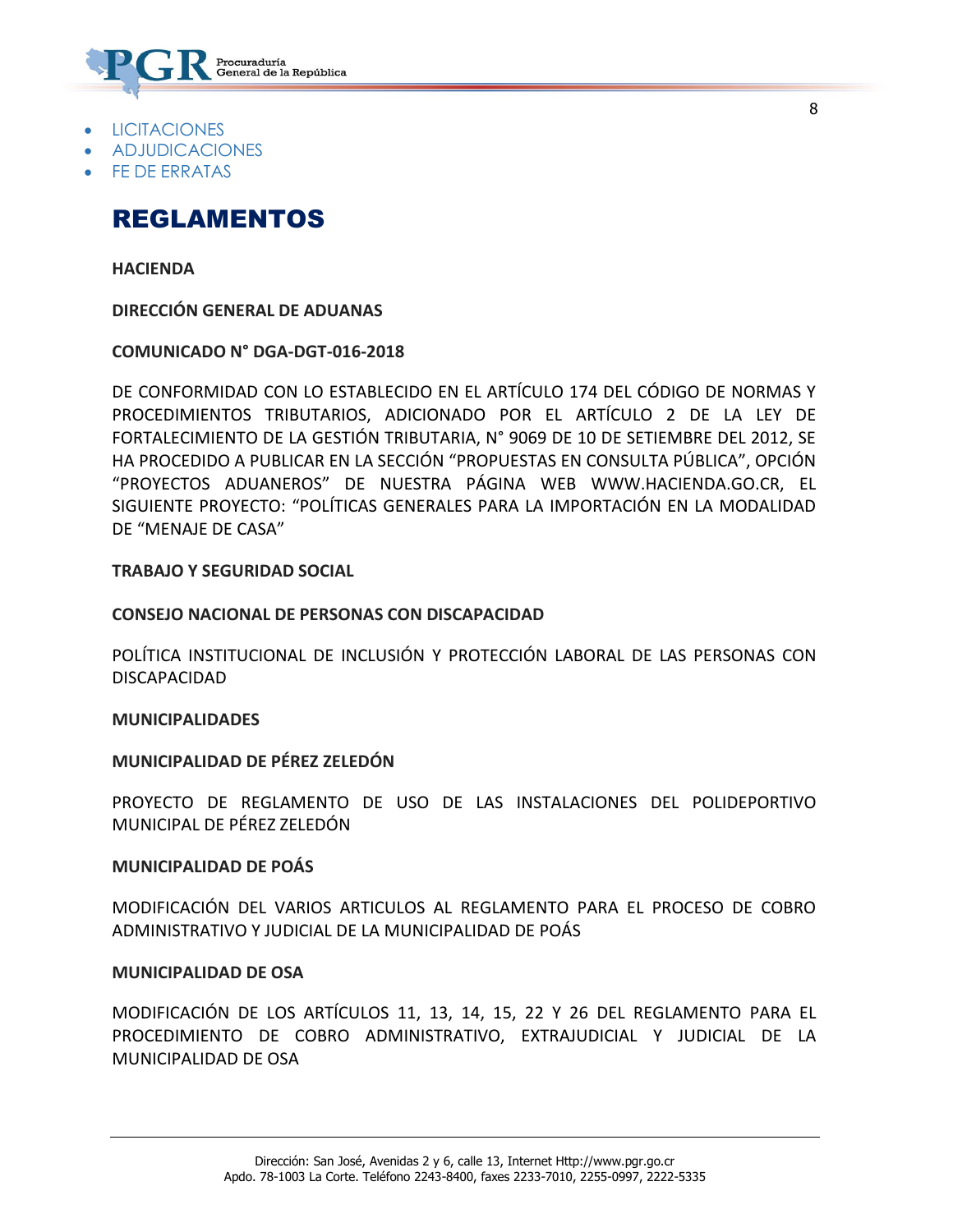

#### **[AVISOS](https://www.imprentanacional.go.cr/gaceta/#avisos)**

#### **COLEGIO FEDERADO DE INGENIEROS Y DE ARQUITECTOS DE COSTA RICA**

MODIFICACIÓN AL REGLAMENTO INTERIOR GENERAL DEL COLEGIO FEDERADO DE INGENIEROS Y DE ARQUITECTOS DE COSTA RICA

REGLAMENTO ESPECIAL PARA LA INHABILITACIÓN POR MOROSIDAD DE LOS MIEMBROS DEL COLEGIO FEDERADO DE INGENIEROS Y DE ARQUITECTOS

### INSTITUCIONES DESCENTRALIZADAS

- [BANCO NACIONAL DE COSTA RICA](https://www.imprentanacional.go.cr/gaceta/#banco-nacional-de-costa-rica)
- [UNIVERSIDAD DE COSTA RICA](https://www.imprentanacional.go.cr/gaceta/#universidad-de-costa-rica)
- [UNIVERSIDAD NACIONAL](https://www.imprentanacional.go.cr/gaceta/#universidad-nacional)
- [UNIVERSIDAD ESTATAL A DISTANCIA](https://www.imprentanacional.go.cr/gaceta/#universidad-estatal-a-distancia)
- [INSTITUTO COSTARRICENSE DE ACUEDUCTOS](https://www.imprentanacional.go.cr/gaceta/#instituto-costarricense-de-acueductos) [Y ALCANTARILLADOS](https://www.imprentanacional.go.cr/gaceta/#-y-alcantarillados)
- [PATRONATO NACIONAL DE LA INFANCIA](https://www.imprentanacional.go.cr/gaceta/#patronato-nacional-de-la-infancia)
- **[INSTITUTO DE FOMENTO Y ASESORÍA MUNICIPAL](https://www.imprentanacional.go.cr/gaceta/#instituto-de-fomento-y-asesoramunicipal)**
- [INSTITUTO COSTARRICENSE](https://www.imprentanacional.go.cr/gaceta/#instituto-costarricense) [DE PESCA Y ACUICULTURA](https://www.imprentanacional.go.cr/gaceta/#-de-pesca-y-acuicultura)
- [COMISIÓN DE ENERGÍA ATÓMICA DE COSTA RICA](https://www.imprentanacional.go.cr/gaceta/#comisin-de-energa-atmica-decosta-rica)

### REGIMEN MUNICIPAL

- [MUNICIPALIDAD DE SAN JOSÉ](https://www.imprentanacional.go.cr/gaceta/#municipalidadde-san-jos)
- [MUNICIPALIDAD DE ESCAZÚ](https://www.imprentanacional.go.cr/gaceta/#municipalidadde-escaz)
- [MUNICIPALIDAD DE SANTA ANA](https://www.imprentanacional.go.cr/gaceta/#municipalidadde-santa-ana)
- [MUNICIPALIDAD VÁZQUEZ DE CORONADO](https://www.imprentanacional.go.cr/gaceta/#municipalidadvzquez-de-coronado)
- [MUNICIPALIDAD DE MONTES DE OCA](https://www.imprentanacional.go.cr/gaceta/#municipalidadde-montes-de-oca)
- [MUNICIPALIDAD DE ALAJUELA](https://www.imprentanacional.go.cr/gaceta/#municipalidadde-alajuela)
- [MUNICIPALIDAD DE GRECIA](https://www.imprentanacional.go.cr/gaceta/#municipalidadde-grecia)
- [MUNICIPALIDAD DE NARANJO](https://www.imprentanacional.go.cr/gaceta/#municipalidadde-naranjo)
- [MUNICIPALIDAD DE SAN CARLOS](https://www.imprentanacional.go.cr/gaceta/#municipalidadde-san-carlos)
- [MUNICIPALIDAD DE CARTAGO](https://www.imprentanacional.go.cr/gaceta/#municipalidadde-cartago)
- [CONCEJO MUNICIPAL DE CERVANTES](https://www.imprentanacional.go.cr/gaceta/#concejomunicipal-de-cervantes)
- [MUNICIPALIDAD DE EL GUARCO](https://www.imprentanacional.go.cr/gaceta/#municipalidadde-el-guarco)
- [MUNICIPALIDAD DE BARVA](https://www.imprentanacional.go.cr/gaceta/#municipalidadde-barva)
- [MUNICIPALIDAD DE BELÉN](https://www.imprentanacional.go.cr/gaceta/#municipalidadde-beln)
- [CONCEJO MUNICIPAL DE DISTRITO](https://www.imprentanacional.go.cr/gaceta/#concejo-municipal-de-distrito)
- [DE COLORADO DE ABANGARES](https://www.imprentanacional.go.cr/gaceta/#de-colorado-de-abangares)
- [MUNICIPALIDAD DE GOLFITO](https://www.imprentanacional.go.cr/gaceta/#municipalidadde-golfito)
- [CONSEJO MUNICIPAL DE DISTRITO DE CÓBANO](https://www.imprentanacional.go.cr/gaceta/#consejomunicipal-de-distrito-de-cbano)

#### RECOMENDACIONES Y REQUISITOS PARA VISADO MUNICIPAL EN TRÁMITES CATASTRALES Y FORMULARIO ELECTRÓNICO PARA SOLICITUD

[MUNICIPALIDAD DE POCOCÍ](https://www.imprentanacional.go.cr/gaceta/#municipalidadde-pococ)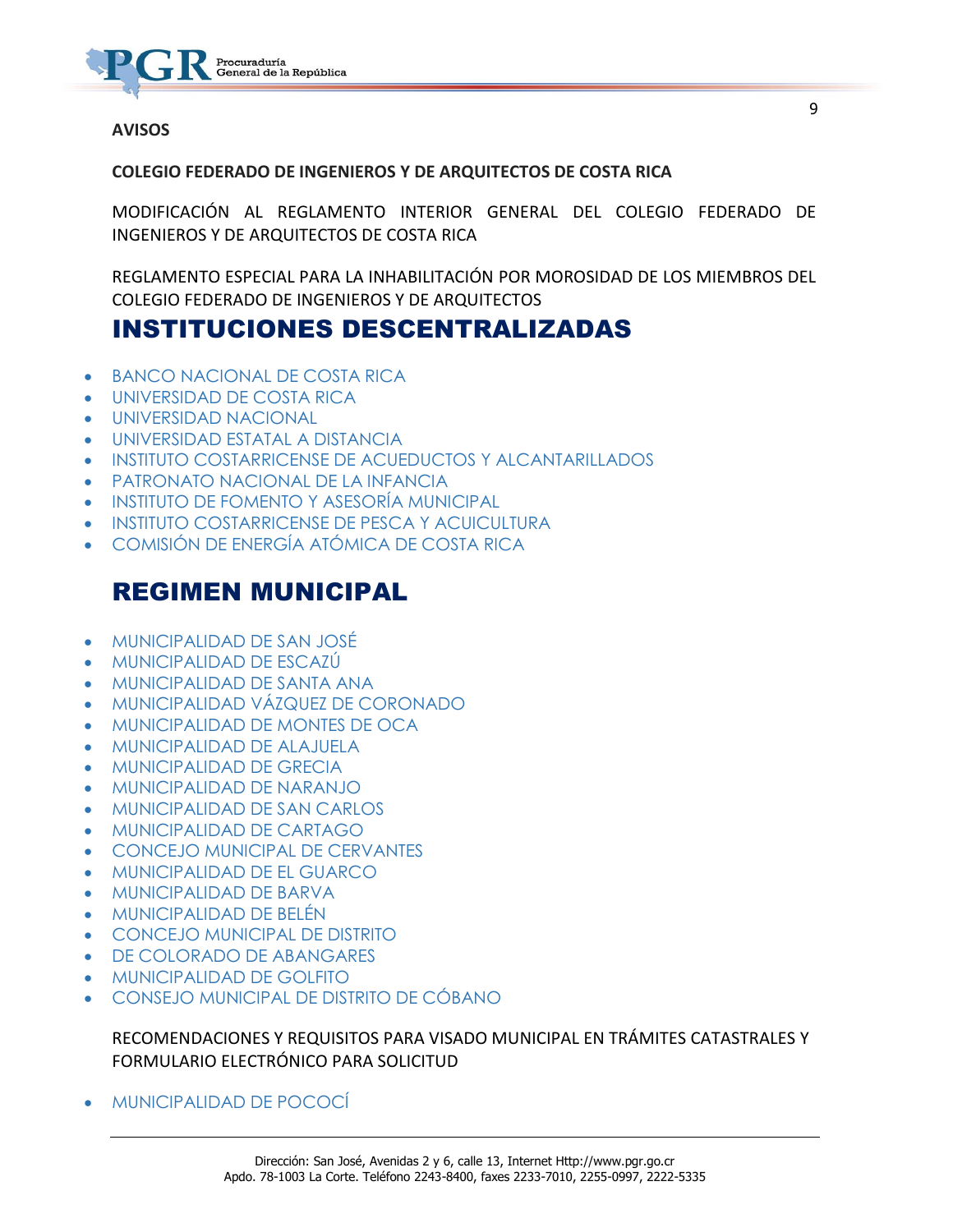

# AVISOS

- [CONVOCATORIAS](https://www.imprentanacional.go.cr/gaceta/#convocatorias)
- [AVISOS](https://www.imprentanacional.go.cr/gaceta/#avisos)

### NOTIFICACIONES

- [JUSTICIA Y PAZ](https://www.imprentanacional.go.cr/gaceta/#justicia-y-paz)
- [CAJA COSTARRICENSE DE SEGURO SOCIAL](https://www.imprentanacional.go.cr/gaceta/#caja-costarricense-de-segurosocial)
- [MUNICIPALIDADES](https://www.imprentanacional.go.cr/gaceta/#municipalidades)
- [AVISOS](https://www.imprentanacional.go.cr/gaceta/#avisos)

# BOLETÍN JUDICIAL

**[Boletín con Firma digital](https://www.imprentanacional.go.cr/pub-boletin/2018/12/bol_17_12_2018.pdf) (ctrl+clic)**

#### SALA CONSTITUCIONAL

#### A LOS TRIBUNALES Y AUTORIDADES DE LA REPÚBLICA

#### HACE SABER **PRIMERA PUBLICACIÓN**

De acuerdo con lo dispuesto en el artículo 81 de la Ley de la Jurisdicción Constitucional, dentro de la acción de inconstitucionalidad número 18-016591-0007-CO que promueve [NOMBRE 001], se ha dictado la resolución que literalmente dice: «Sala Constitucional de la Corte Suprema de Justicia. San José, a las catorce horas y diecisiete minutos de nueve de noviembre de dos mil dieciocho. /Se da curso a la acción de inconstitucionalidad interpuesta por [NOMBRE 001], para que se declaren inconstitucionales los artículos 12 y 26, inciso 9), de la Ley Orgánica del Poder Judicial. N° 7333 de 5 de mayo de 1993, por estimarlos contrarios a los artículos 28, 39, 56 de la Constitución Política, así como a los principios de razonabilidad y proporcionalidad. Se confiere audiencia por quince días a la Procuraduría General de la República y al Presidente de la Corte Suprema de Justicia. Las normas se impugnan en cuanto lesionan al derecho al trabajo, a la protección de la familia y a la seguridad jurídica. Además, violan los principios de culpabilidad e inocencia por disponer las normas la imposición de la máxima sanción (revocatoria del nombramiento) pese a que no se ha demostrado afectación al servicio público o terceros. También se lesionan los principios de razonabilidad y proporcionalidad de la sanción, pues se trata de normas que tienen un alcance extenso y establecen un criterio objetivo que impide cualquier valoración, no solo en relación con la oportunidad de la sanción, sino, además, en cuanto al tipo de sanción que debe o no ser aplicada. Esta acción se admite por reunir los requisitos a que se refiere la Ley de la Jurisdicción Constitucional en sus artículos 73 a 79. La legitimación de la accionante proviene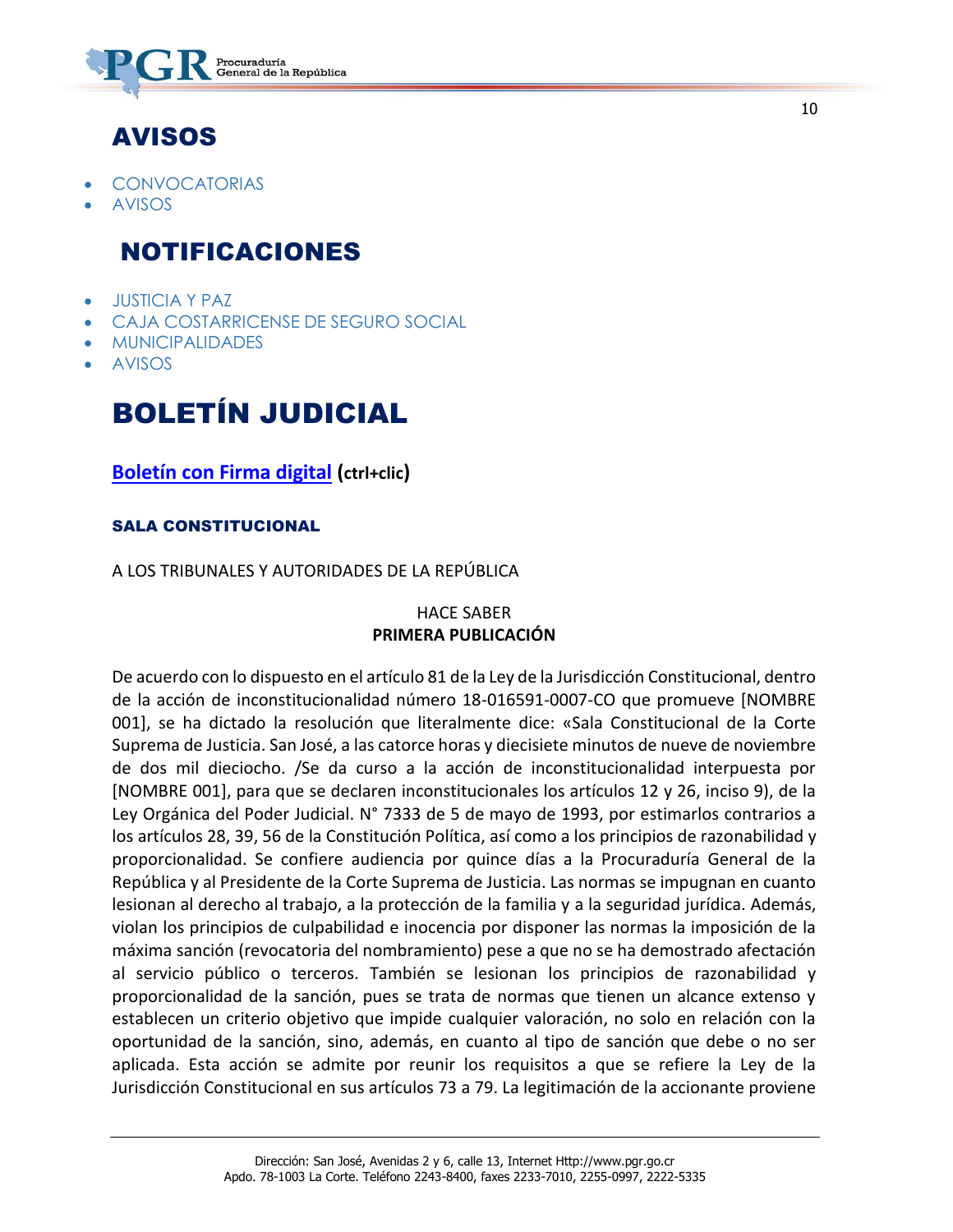

del artículo 75, párrafo 1° de la Ley de la Jurisdicción Constitucional. El asunto previo es un proceso disciplinario que se tramita en el expediente No. [VALOR 001], el cual encuentra en etapa de agotamiento de la vía administrativa. Publíquese por tres veces consecutivas un aviso en el *Boletín Judicial* sobre la interposición de la acción. Efectos jurídicos de la interposición de la acción: Se recuerdan los términos de los artículos 81 y 82 de la Ley de la Jurisdicción Constitucional que disponen lo siguiente "Artículo 81. Si el Presidente considerare cumplidos los requisitos de que se ha hecho mérito, conferirá audiencia a la Procuraduría General de la República y a la contraparte que figure en el asunto principal, por un plazo de quince días, a fin de que manifiesten lo que estimen conveniente. Al mismo tiempo dispondrá enviar nota al tribunal u órgano que conozca del asunto, para que no dicte la resolución final antes de que la Sala se haya pronunciado sobre la acción, y ordenará que se publique un aviso en *el Boletín Judicial*, por tres veces consecutivas, haciendo saber a los tribunales y a los órganos que agotan la vía administrativa que esa demanda ha sido establecida, a efecto de que en los procesos o procedimientos en que se discuta la aplicación de la ley, decreto, disposición, acuerdo o resolución, tampoco se dicte resolución final mientras la Sala no haya hecho el pronunciamiento del caso. Si la acción fuere planteada por el Procurador General de la República, la audiencia se le dará a la persona que figure como parte contraria en el asunto principal.", "Artículo 82. En los procesos en trámite no se suspenderá ninguna etapa diferente a la de dictar la resolución final, salvo que la acción de inconstitucionalidad se refiera a normas que deban aplicarse durante la tramitación." Dentro de los quince días posteriores a la primera publicación del citado aviso, podrán apersonarse quienes figuren como partes en asuntos pendientes a la fecha de interposición de esta acción, en los que se discuta la aplicación de lo impugnado o aquellos con interés legítimo, a fin de coadyuvar en cuanto a su procedencia o improcedencia, o para ampliar, en su caso, los motivos de inconstitucionalidad en relación con el asunto que les interese. Se hace saber además, que de conformidad con los artículos 81 y 82 de la Ley de Jurisdicción Constitucional y conforme lo ha resuelto en forma reiterada la Sala (resoluciones 0536-91, 0537-91, 0554-91 y 0881-91) esta publicación no suspende la vigencia de la norma en general, sino únicamente su aplicación en los casos y condiciones señaladas. Notifíquese. /Fernando Castillo Víquez, Presidente a.í./.-» San José, 13 de noviembre del 2018.

#### **Vernor Perera León**

Secretario a.í.

O. C. Nº 364-12-2017.—Solicitud Nº 68-2017-JA.—( IN2018297782 ).

De acuerdo con lo dispuesto en el artículo 81 de la Ley de la Jurisdicción Constitucional, dentro de la acción de inconstitucionalidad número 18-016960-0007-CO que promueve Otto Claudio Guevara Guth, se ha dictado la resolución que literalmente dice: "Sala Constitucional de la Corte Suprema de Justicia. San José, a las ocho horas y cincuenta y siete minutos de ocho de noviembre de dos mil dieciocho. Se da curso a la acción de inconstitucionalidad interpuesta por Otto Claudio Guevara Guth, cédula de identidad 1-544-893, para que se declaren inconstitucionales los artículos 34, 37, 44, 45, 46, 48, 57, 58, 60, 68 y 69 de la VII Convención Colectiva del Banco Nacional de Costa Rica, por estimarlos contrarios a los artículos 10, 11, 33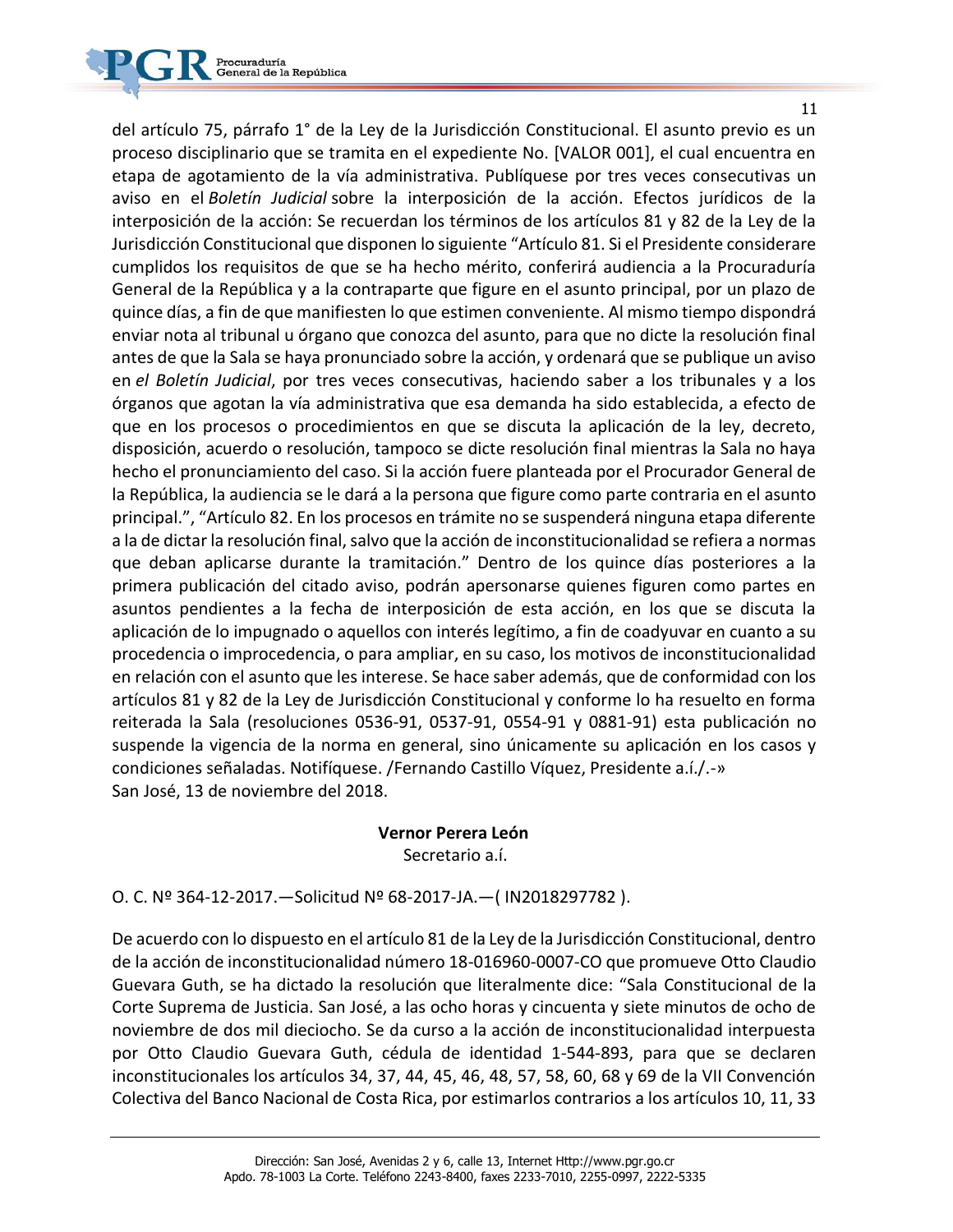y 63 de la Constitución Política. Se confiere audiencia por quince días al Procurador General de la República, al Gerente General del Banco Nacional de Costa Rica y al Secretario General del Sindicato de Empleados del Banco Nacional de Costa Rica (SEBANA). El accionante manifiesta que el numeral 34 violenta el principio de razonabilidad, proporcionalidad y equilibro presupuestario, en tanto concede a los empleados que hayan cumplido 20 años de servicio continuo, o a las madres que tengan 15 años de servicio continuo en el Banco, el importe de 20 meses de cesantía con su renuncia. Asimismo, dispone un tope de 20 años de cesantía para los empleados que se jubilen, pensionen o a los causahabientes de los que fallezcan. En ese mismo sentido, el artículo 37 de la Convención Colectiva establece tres tipos de pluses salariales derivados de la misma causa, lo que a su parecer constituye un uso abusivo de fondos públicos, que conculca los principios constitucionales de razonabilidad, economía, y eficiencia, al establecer un privilegio injustificado. Por otra parte, los artículos 45, 45, 46 y 48 de la Convención establecen ayudas por concepto de gastos de sepelio, matrimonio, nacimiento o adopción de hijos, así como incentivos por estudios universitarios, lo que a su parecer resulta ilegítima, en el tanto se trata de conductas que no generan ningún beneficio a la institución que justifique ese pago. En lo que atañe a los numerales 57, 58 y 60 de la Convención, manifiesta que dichas disposiciones convencionales disponen la existencia a lo interno del Banco de un Comité de Clasificación y Valoración de Puestos conformado por miembros del Sindicato y la Administración, que interviene en la reasignación de puestos, en la modificación y ampliación de escalas salariales, aumento de salarios mínimos, y en general en revisión de salarios y escalas, lo que a su parecer violenta el principio de legalidad, al delegar una potestad exclusiva de la Junta Directiva de la institución. En lo que respecta a los artículos 68 y 69 de la Convención Colectiva, afirma que estas disponen la creación de una Junta de Relaciones de Trabajo a la que se dotó de potestades disciplinarias al disponer que resolverá lo relativo al ámbito disciplinario, violentando con ello el principio de legalidad, así como los artículos 41 y 42 de la Ley Orgánica del Sistema Bancario Nacional, al delegar una competencia exclusiva del Gerente General. Esta acción se admite por reunir los requisitos a que se refiere la Ley de la Jurisdicción Constitucional en sus artículos 73 a 79. La legitimación del accionante proviene del artículo 75 párrafo segundo de la Ley de la Jurisdicción Constitucional, en tanto acuden en la protección de fondos públicos. Publíquese por tres veces consecutivas un aviso en el *Boletín Judicial* sobre la interposición de la acción, para que en los procesos o procedimientos en que se discuta la aplicación de lo cuestionado, no se dicte resolución final mientras la Sala no haya hecho el pronunciamiento del caso. Este aviso sólo afecta los procesos judiciales pendientes en los cuales se discuta la aplicación de lo impugnado y se advierte que lo único que no puede hacerse en dichos procesos, es dictar sentencia o bien, el acto en que haya de aplicarse lo cuestionado en el sentido en que lo ha sido. Igualmente, lo único que la acción suspende en vía administrativa es el dictado de la resolución final en los procedimientos tendentes a agotar esa vía, que son los que se inician con y a partir del recurso de alzada o de reposición interpuestos contra el acto final, salvo, claro está, que se trate de normas que deben aplicarse durante la tramitación, en cuyo caso la suspensión opera inmediatamente. Dentro de los quince días posteriores a la primera publicación del citado aviso, podrán apersonarse quienes figuren como partes en asuntos pendientes a la fecha de interposición de esta acción, en los que se discuta la aplicación de lo